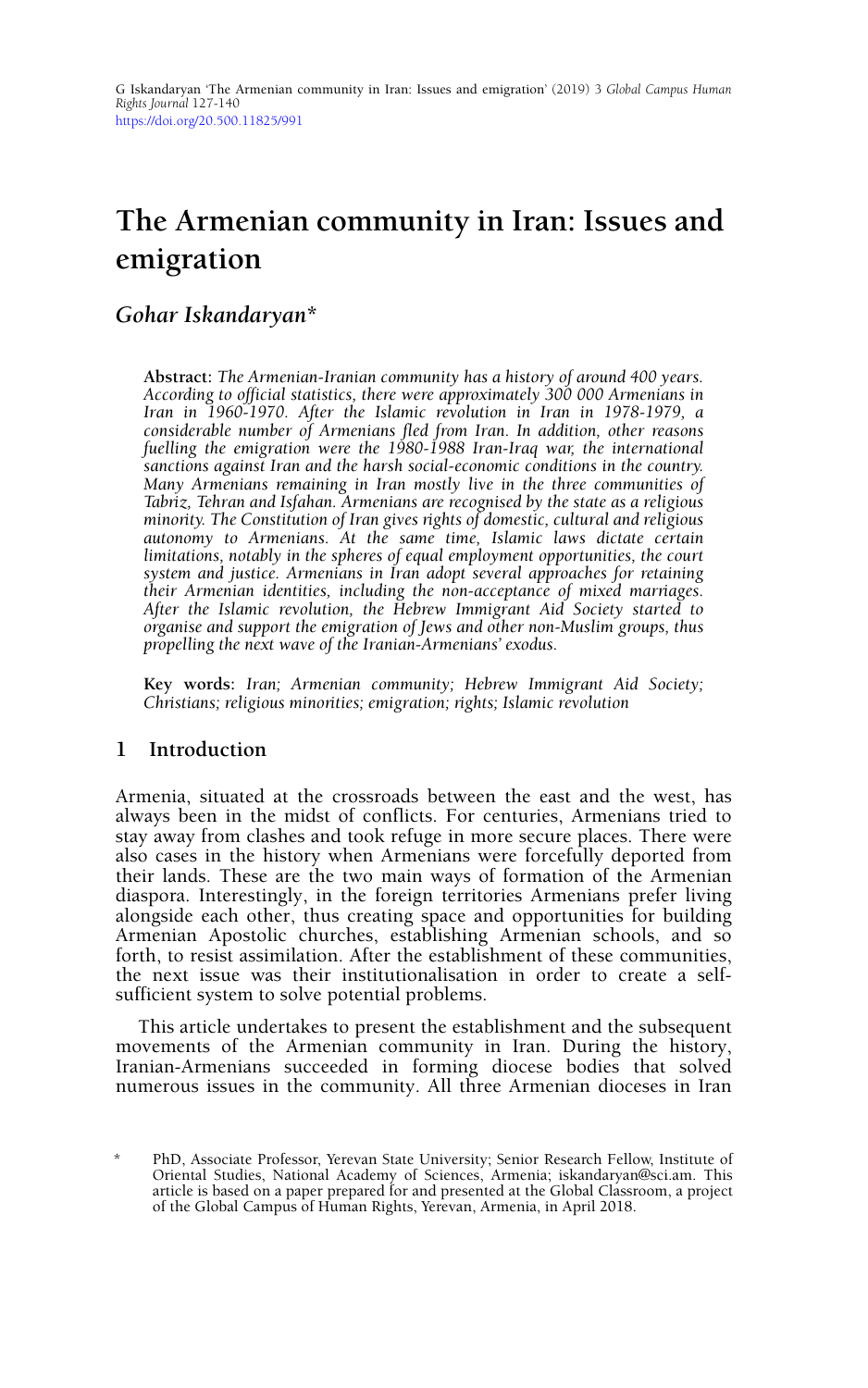had councils of delegates with the main mission of dealing with administrative, national, clerical, educational and territorial issues of the dioceses. The councils also provide certificates of baptism, marriage, death, and so forth, and handle wills and adoptions of children. In case of civil cases, the community deals with these domestically, while criminal cases are within the domain of the legislation of the Islamic Republic of Iran.

Armenians participate in all elections in Iran. Armenians vote within the boundaries of their community, either in a church or other community building. Armenians can be elected during the election to the *Majlis* (Parliament).

The article aims to present the current situation and status of the Armenian community in Iran, their privileges and limitations. It also focuses on the present issues of the communities and the main reasons for the emigration of Armenians from Iran.

#### **2 Methodology**

In addition to extensive desk research, the author conducted both a field trip to Iran for qualitative in-depth interviews with key informants and organised a snap web-based quantitative survey as a secondary data source to validate the results.

The desk research made use of the available literature, Iranian-Armenian electronic resources and media outlets, and laid a solid base for the application of the historical comparative approach to the article.

The qualitative in-depth interviews were conducted in 2014, when the author visited the Islamic Republic of Iran and met with the following persons: the leaders of the Tehran, Isfahan and Tabriz dioceses; the deputies to the Iranian *Majlis* of Armenian origin; representatives of the council of delegates; and the editor-in-chief of the major Iranian-Armenian newspaper, *Aliq*. The standard question in-depth interviews focused on the Armenian community in Iran, their issues and the reasons for their emigration from the country.

The quantitative web-based survey was implemented during March to June 2018 and targeted those Iranian-Armenians that had emigrated from Iran. The topic of the survey was anchored on the reasons that forced them to leave the country, including aspects of their occupation in Iran before emigration, the issues they had to overcome in the new host country, and so forth. The survey was widely circulated on social networks, sent to the specific hubs of concentration of ex-Iranian citizens of Armenian origin (such as churches and community clubs) and also directly messaged to the targeted people through personal networks. Over 100 people responded to the survey in either the English or Armenian languages.

Remarkably, for centuries the main institution to bring them together and solve their issues has been the Apostolic Church. Another channel was the Armenian Revolutionary Federation (the Dashnak party), since a considerable section of Iranian-Armenians belonged to this party. Both these centres of gravity have a global spread, and even when Armenians fled Iran after the Islamic revolution, these two institutions were a source of support. This factor played a significant role to relieve the harsh situation of the migrants.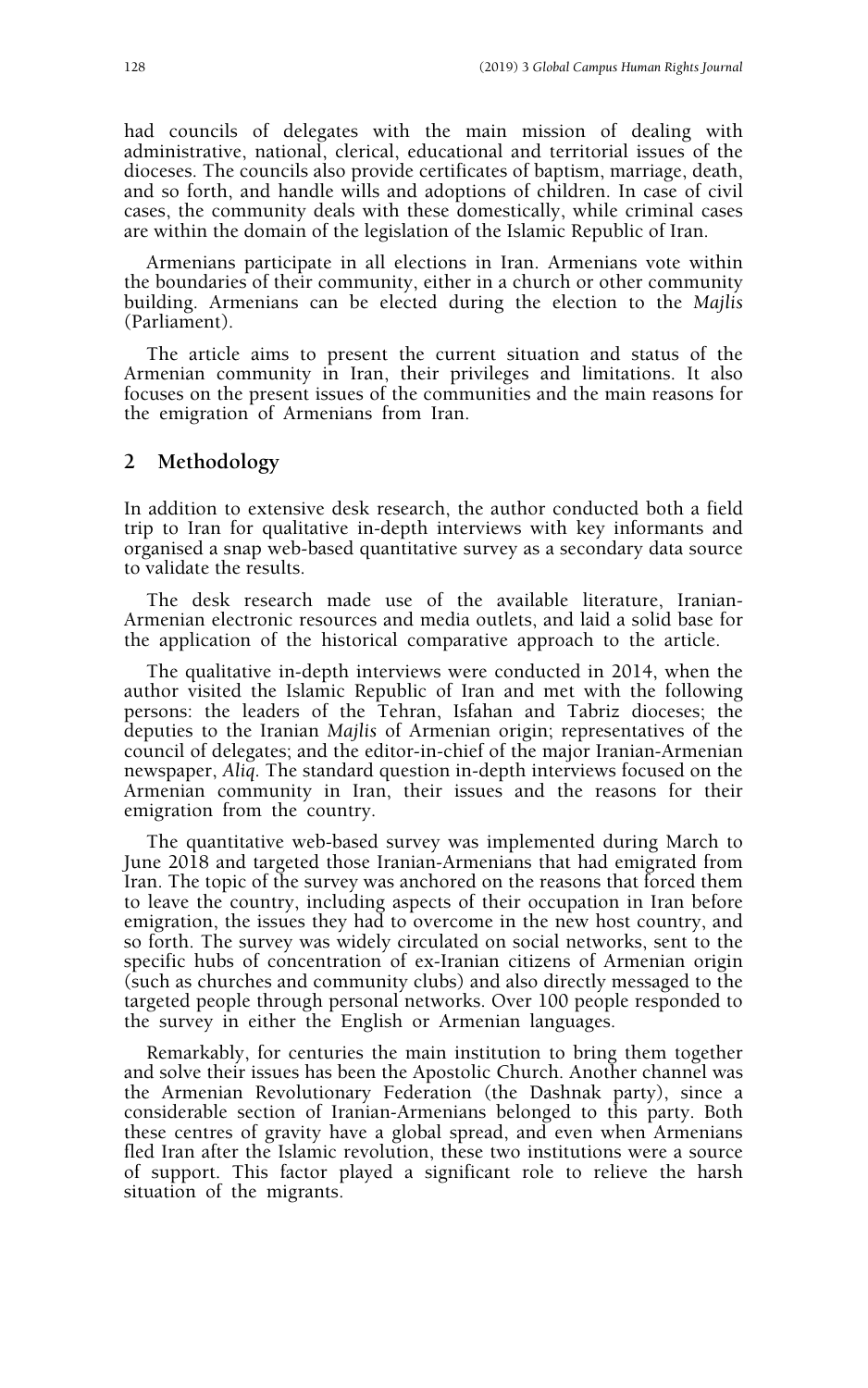#### **3 Deportation to Iran**

The Armenian-Iranian community has a history of around 400 years. In 1604 Safavid Shah Abbas the First deported more than 500 000 Armenians to Iran. Of these, 20 000 to 30 000 Armenian families were placed in the northern regions of Iran, namely, Gilan and Mazandaran (Waterfield 1973: 63), and the rest were moved to the south. The first Armenian community in Iran was established near Isfahan. The place was named Nor Jugha (New Julfa, after the home town of some of the deportees). This evolved into a community with a strong institutional structure. Through the years the Armenian community grew and divided into three groups governed by three dioceses: Atrpatakan (residence in Tabriz), Tehran and Isfahan.

By means of a special decree, Abbas the First allocated lands in the southern part of Isfahan and Armenians constructed the town of New Julfa. Shah Abbas the First instituted a special policy for the deported Armenian population in order to give them the opportunity to take root in Iranian soil by presenting them with many privileges. Thanks to Armenians, the culture in the country developed, trade became more active given the foreign language knowledge of Armenians and their experience in the Silk Road trade, and artisanship and small production advanced substantially.

However, during the later reign of Iranian Shah Sultan Huseyin (1694- 1722), the policy of Savafids changed and they not only imposed high taxes on Armenians, but also attempted to forcefully Islamise the Christian Armenians. These factors became the first major impetus for migration from Iran. In the eighteenth century, a considerable number of Armenians left for Constantinople, Smyrna, Aleppo, also further to European and Asian countries such as Italy, France, The Netherlands, Poland, Russia, India, Burma and Indonesia (Bayburtyan 1969). Since the middle of the eighteenth century the Iranian-Armenian community started to dwindle, promptly filling the ranks of the Armenian communities in the Europe.

At the end of the nineteenth century, Ottoman Sultan Abdul Hamid the Second organised mass ethnic cleanings of Armenians in Western Armenia, that is, the regions in the Ottoman empire neighbouring Iran. During these *pogroms*, the Iranian government permitted Armenian refugees to cross the Iranian border without hindrance to find shelter in Iran. The same scenario was repeated in the 1915 to 1923 genocide of Armenians in the Ottoman empire. Iran hosted the refugee Armenians and thus the Armenian community of Iran was replenished.

Some time later, in 1915 to 1916, the Persian-Armenian Council was established in Iran. It was considered the highest body of Iranian Armenians. Indeed, the Council played a major salutary role for the endangered Armenian population (Bayburtyan 2013: 25). With its petitions, the Persian Council reached a point where the Iranian government promised protection both to its citizens and to those Western Armenians that had crossed its border and taken refuge in the country.

The number of Iranian-Armenians significantly increased after the genocide due to the inflow of Western Armenians. Iran not only gave protection but also supported the Armenians by granting guarantees of life and property. Later, in 1935, the government of Iran adopted the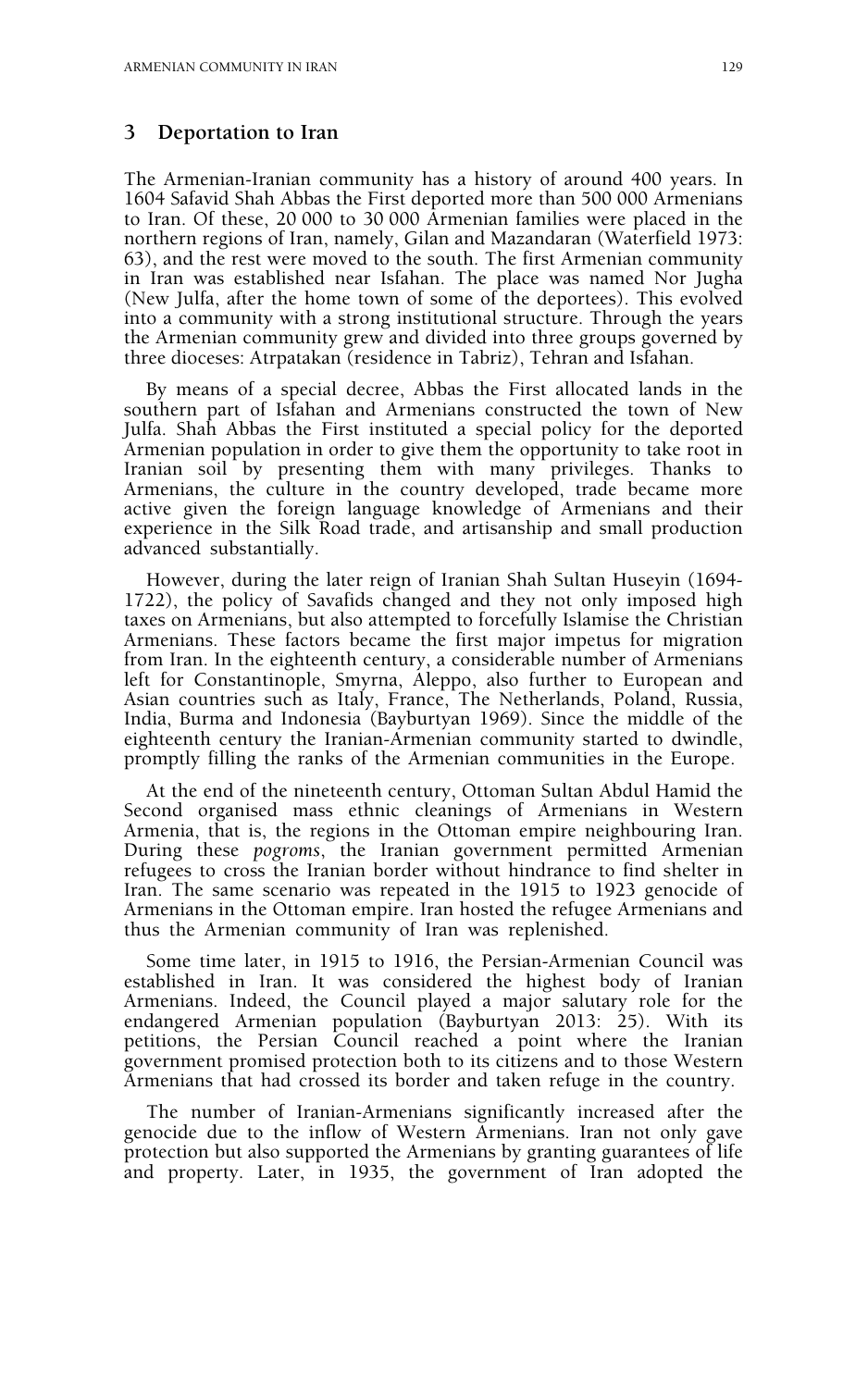Assembly of Laws on Family and Heritage of Iranian Armenians to guide the community leadership in their domestic issues.

Although Armenians received the right of being represented in the Iranian *Majlis* after the 1905-1911 constitutional revolution, after 1915, given the increase rise in the Armenian community, they were entitled to two seats in parliament.

According to official statistics, in 1960-1970 there were approximately 300 000 Armenians in Iran. Armenians had their schools, sports and cultural clubs. Some of Tehran's most famous pieces of architecture – Hasanabad Square, the Foreign Ministry building, and the Golestan and Marmar palaces – were the work of Armenian architects. Before 1979, Armenian bars and cafes were very popular, and many famous personalities in the arts – music, dance, cinema, theatre and sculpture – came from the community (Stepanian 2010). According to the Armenian *Majlis* representative of Tehran and northern Armenian communities, Karen Khanlaryan, about 30 years ago 5 per cent of dentists and 3 per cent of all doctors in Tehran were of Armenian origin: 'As of now, we have a retreat in the area of medicine' (Interview with Khanlaryan).

Today Armenians have a reputation for quality work in business, food production and automobile repairs. Like other religious minorities, they cannot hold sensitive military or government positions, but some occupy senior positions as managers and engineers in state-run construction projects and industries.

Armenians also enjoy unofficial fame for producing homemade alcohol. Although strictly prohibited by Iranian law, the practice is tolerated as long as it is for consumption within the Armenian community. In Islamic Iran, the highest praise one can give to a glass of homemade wine, vodka or beer is 'Armenian' – even if it was made by someone else (Stepanian 2010).

However, after the Islamic revolution in Iran of 1978 to 1979, a considerable number of Armenians fled Iran as Christian Armenians feared that they would be accused of loyalty to the shah with subsequent expropriation and punishment.

Thus, although Khomeini gave verbal assurances that the rights of Iranian-Armenians would be respected (Hovhannisyan 2012: 72-73), almost half of the Armenian population left Iran. One thing was clear, and that is that a number of employment opportunities would not be available to non-Muslims. Armenians were regarded as a religious minority in Iran.

Despite efforts by the Islamic Republic of Iran to create conducive conditions for the non-Muslim population, Islamic laws dictate certain limitations. The most notorious of these are the following:

- (a) Employment: There are limitations on certain types of work. For example, a non-Muslim cannot become a judge, cannot achieve a high rank in the armed forces, and cannot become a Minister or work for the administration of the President.
- (b) Heritage: A non-Muslim cannot inherit from a Muslim, and if a person from a non-Muslim family adopts Islam, the other non-Muslim relatives are deprived of inheritance rights.
- (c) The Criminal Code distinguishes between a Muslim and a non-Muslim, for example, in the case of the *diya*, that is, financial compensation, the payment of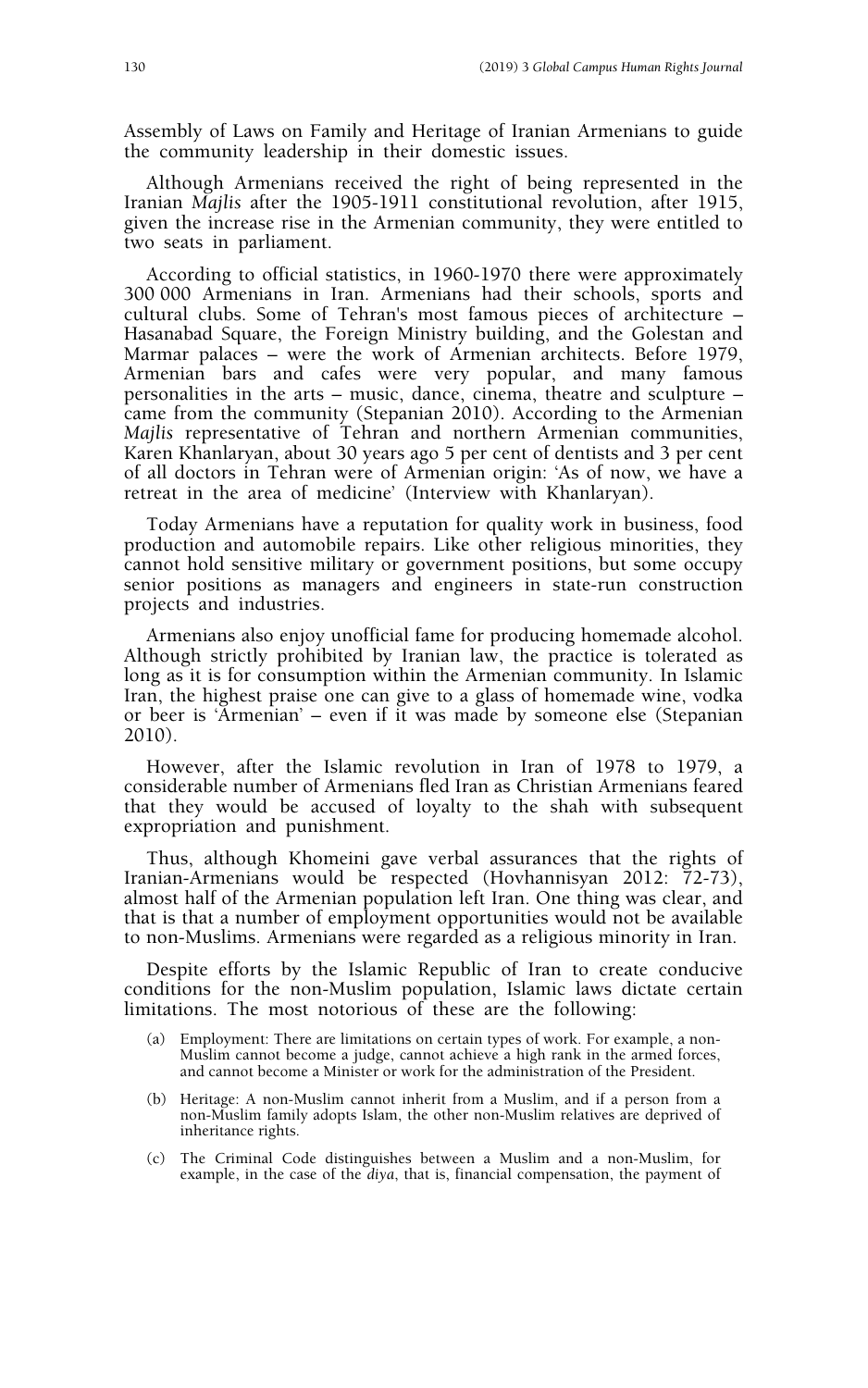the blood money/ransom in case of manslaughter. However, the courts try to find ways of compensating based on equality and equity.

(d) According to Islamic law, only a Muslim can be a witness. This law is reflected in procedural laws, hence it may be assumed that testimony by a non-Muslim can be disregarded during court hearings (Khaloyan 2013: 145-146).

According to Noel Minasyan, the Chairperson of the Council of Delegates of the diocese,

[t]here [were] more than 15 000 Armenian population in the 14 villages of Southern Iran before 1946. Unfortunately, today there is very small Armenian presence in Peria. One part migrated to Armenia, others to Isfahan and Tehran. After the Islamic revolution, many of them fled the country finding refuge in the West (Interview with Minasyan).

All these factors contributed to the emigration of Iranian-Armenians after the Islamic revolution. These settled mainly in the United States, France and other European countries with large Armenian communities.

In addition to the Islamic revolution, the Iran-Iraq war of 1980-1988 (during the war with Iraq, Armenians fought alongside other Iranians, and around 300 were killed, disabled or captured by Iraqi forces), the international sanctions against Iran and hence the harsh social-economic conditions in the country were among other reasons fuelling the emigration.

However, not the entire Armenian population left Iran after the revolution. There are many Armenians in Iran today that, as during the term of the shah, mostly live in the three communities. Article 13 of the Constitution of Iran gives rights of domestic cultural and religious autonomy to Iranian-Armenians (Pahlevanyan 1997: 19). Armenians marry and get divorced, inherit and adopt children according to the Armenian Apostolic Church laws and traditions within the community. According to article 14 of the Constitution, the government of Iran and Muslims are obliged to display kind, sympathetic and just behaviour towards non-Muslims and respect their human rights. This principle is applied with respect to those citizens that do not plot against Islam and the Islamic Republic Constitution.

Armenians mainly reside in cities and large towns, such as Tehran, Isfahan, Tabriz, Urmia and Arak. As mentioned, Armenians are regarded as a religious minority by the state. Religious minorities are entitled to five seats in the Iranian Parliament: two for Armenians; one to Jews; one to Zoroastrians; and one to Assyrian and Chaldean by rotation. This was one of the articles (article 64) in the shah Iran Constitution that was preserved after the Islamic revolution of 1978-1979 and moved to the Constitution of Iran (Pahlevanyan 1997: 20). One of the Armenian members of the *Majlis* is elected from the northern and one from the southern diocese. The representative of Atrpatakan and Tehran dioceses in the tenth *Majlis* is Karen Khanlaryan, and the representative of Isfahan Armenians is Zhorzhik Abrahamyan.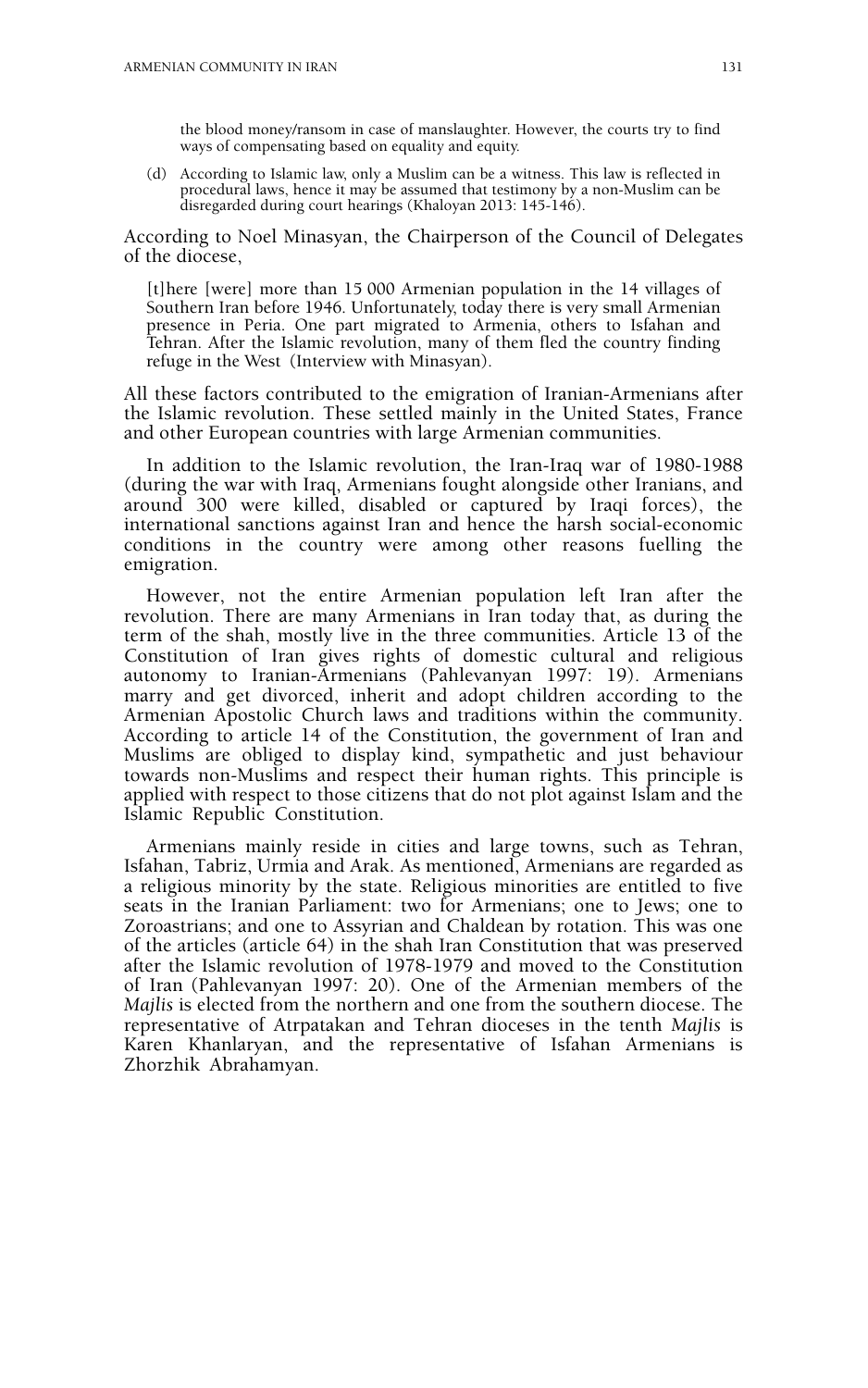## **4 Situation in three Iranian-Armenian dioceses and current problems**

The Armenian Apostolic Church has three dioceses in Iran: the Tehran or Central diocese (the youngest and the most populous); the Isfahan and Southern Iran diocese; and the Atrpatakan diocese.

#### **4.1 Tehran or Central diocese**

The Armenian community in Tehran was established in the 1940s. It has the largest number of members in Iran. The first paragraph of the Charter of the Tehran diocese presents their mission and process of activity implementation.

According to the main and civil laws of Iran, the Iranian-Armenians, adhering to the laws of the country and being recognised as religious community, has the freedom of religion, beliefs and ceremonies, the rights to teach its religion, language and traditional culture, as well as to have its special representatives to the parliament. In the personal issues, it adheres to the religious and confession laws and indisputable traditions that serve as basis to manage the clerical, religious and educational affairs through relevant councils and bodies (Prelacy website).

The council of diocese has its bodies to implement the functions. For example, there is an educational council to monitor the schools, and the property council and judiciary council to deal with family issues of the congregation, such as divorce and heritage (interview with Archbishop Sepuh). There are eight Armenian churches in Tehran.

There are approximately 25 Armenian schools in Tehran with about 7 000 students. A number of sporting-cultural unions operate in Tehran, and many periodicals are published. One of the most widely known is *Aliq Daily*.

However, there are several problems in the Tehran diocese, the largest one perhaps being emigration. Although the main reason is the socioeconomic situation in Iran, Armenians in Tehran note that other issues present in the community fuel the emigration.

The main concern of Tehran Armenians is the lack of information and transparency in relation to the property of the Prelacy. Today many Iranian-Armenians demand from the council of delegates to present a list of properties owned by the Prelacy. In the case of some being sold, the community wants to be informed of the price and the aim for which the money will be spent. So far this issue has not been resolved, since the Prelacy finds that it is within its legal framework. However, Iranian-Armenians demand a more transparent method of operation.

#### **4.2 The diocese of Isfahan and Southern Iran (Irano-Indian diocese)**

The Irano-Indian diocese was formed in 1606 through the direct initiative of Shah Abbas the First when establishing New Julfa. Today, the centre of the diocese is the St All Saviour Monastery of Isfahan, one of the famous and beautifully-erected monuments of Armenian cultural history. The diocese used to have more than 100 churches, but currently only 24 function, including 13 only in New Julfa.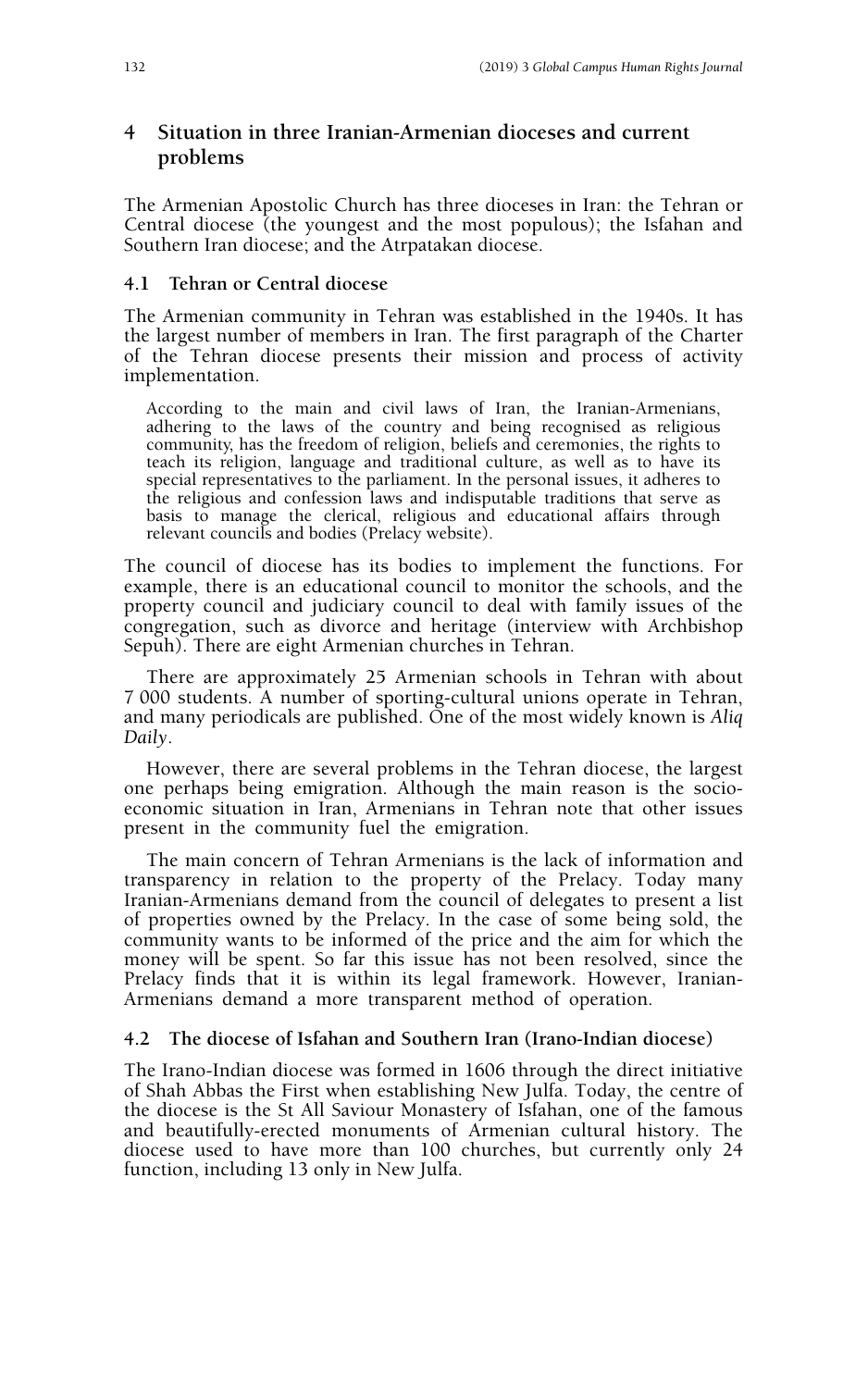There has been the chair of Armenian studies in the Isfahan University since 1961. It has been of great importance for the formation of the Iranian-Armenian academic elite. It was established with state sponsorship and the state continues to support it. It also play an important great role in the continuous training of Iranian-Armenian teachers.

The community faces other issues, such as the problem of retaining the Armenian identity. It is hoped that this will be overcome with support from Armenia. The community makes efforts in this area by organising classes of poetry, acting and dancing with invited teachers from Armenia. However, both locally and in Tehran these are self-funded projects, namely, the communities pay from their own budgets. The Isfahan diocese is perhaps the second most wealthy Armenian community in the whole region, with Antelias (Armenian Church Cathilicosate of Cilicia in Antelias-Lebanon) being the first.

#### **4.3 Northern or Tabriz diocese (Armenian diocese of Atrpatakan)**

The Armenian diocese of Atrpatakan is the oldest Iranian-Armenian diocese and it unites Armenians residing in the northern provinces. Administratively, it includes the provinces of Eastern and Western Atrpatakan, and Ardebil. According to Garnik Badalyan, approximately 5 000 Armenians reside in this area, whereas in the beginning of the twentieth century the diocese had 30 000 members. After the repatriation movement to Soviet Armenia in 1946-1948, this number dropped to 17 000 (Badalyan 2011: 94-95). Therefore, although the Atrpatakan diocese used to be the most populous Armenian region, the situation has changed. This diocese has the highest emigration rate as compared to the other two dioceses. In addition to the issues present in the other dioceses, namely, harsh social-economic conditions and a lack of employment opportunities, there is another problem in Atrpatakan which is unique to the area. The number of Turkic-speaking Iranians is the highest in the population of Atrpatakan, and the local Armenians constantly face this issue. For example, local Armenians are not able to properly conduct their festive or mourning ceremonies.

The leader of the Atrpatakan diocese, Archimandrit Grigor Chiftchyan, openly mentions other issues in the diocese:

Absence of employment and economic hardships that were aggravated especially during the last two years create adverse situation for the youth for both staying in the area and marrying. We have got many students with bachelor and master's degrees that look for jobs and often apply to us. We hope to raise this issue at the special state committee on minorities to support this need (interview with Archimandrite Chiftchyan).

Thus, in sum, the diocese of Tabriz, while being one of the oldest Iranian-Armenian communities and hosting more than 100 churches and vast properties, today faces gradual devastation. The Armenians of Atrpatakan prefer to settle in Tehran or other cities, or opt for emigration, mostly to the west. Today the issue of the preservation of Armenian schools in Atrpatakan is acute since there are not enough students to justify their functioning.

In general, Iranian-Armenians today face serious challenges. Since the number of Iranian-Armenians has largely decreased, Armenian pre-schools and schools in Iran are being closed. Moreover, the Armenian schools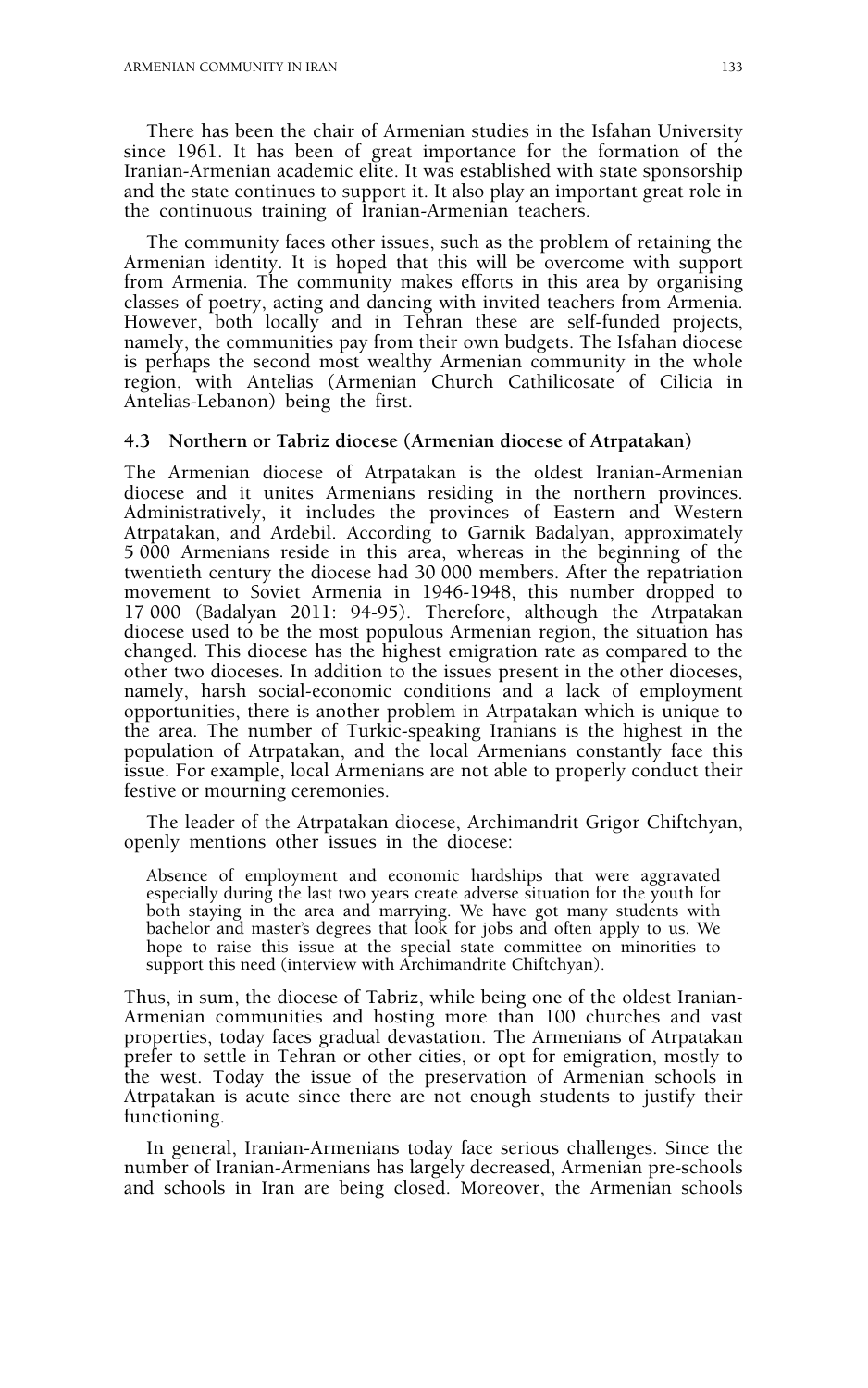succumb in quality to Iranian schools, and as a result an Iranian-Armenian adolescent has less chance to enter a university if graduated from an Armenian school.

According to the leader of the Tabriz diocese, Archbishop Sepuh,

the main issue of the Armenians in Iran is the educational life where we have difficulties; the state sometimes supports us, and sometimes – not. Sometimes the difficulties stay as such despite our numerous petitions. They show us outwardly friendliness but I would not claim that there is a special policy to ease our situation in spite the created impression (interview with Archbishop Sepuh).

These issues are present in all three dioceses. It is worth nothing that the Iranian-Armenian community, after having lived in Iran for so many years, has come up with a self-preservation and non-assimilation mechanism of non-intervention in the domestic cultural processes, as well as by strictly prohibiting a marriage between an Armenian and a foreigner, especially a non-Christian. This is perhaps the most important factor for selfpreservation.

The last point has often been mentioned by Iranian-Armenian political and cultural actors interviewed for the article. Although the question may be simple and logical in both the European and US communities, there is a very harsh response to this issue in Iran. Notably, Armenians marry persons of other nationalities in Turkey and Arab countries, but not in Iran. Ninety-nine per cent of respondents were men above the age of 40 years, and 100 per cent answered in the negative to the following question: 'What is the attitude of the community towards a marriage of an Armenian and a non-Armenian, and if that person can stay as a member of the community?'

Individual conversations with community members revealed that such marriages do take place but the newly-weds are always expelled from the community. The problem is that not only that person but also their children are not accepted by the community. According to Karen Khanlaryan:

Muslims also do not welcome marriages with non-Muslims. Later, their children are not accepted by our community, and have issues with ethnic and religious identity, they get marry with difficulties. These marginalised families are often destined to decay. I think that especially the church should express special care towards this problem (interview with Khanlaryan).

Another interesting fact is that, in order to maintain its cultural front, Iranian-Armenians try not to become involved in Persian or Muslim culture. This hypothesis was tested during the field research and nonformal interviews with representatives of the Armenian community. These conversations revealed that most Iranian-Armenians did not watch Iranian films and were not aware of globally-famous films such as *Divorce Iranian style, Two women, My Tehran for sale, Children of heaven*, *About Elly, The Salesman* and others, and were not even interested in Iranian arts and culture as such. Thus, despite the fact that they reside in Iran, Iranian-Armenians try to limit their perceptions on cinema and theatre as another strategy to maintain their identity.

The Armenian parliamentarian at the IRI *Majlis*, Karen Khanlaryan, argues that Armenian 'community life is limited because it is based on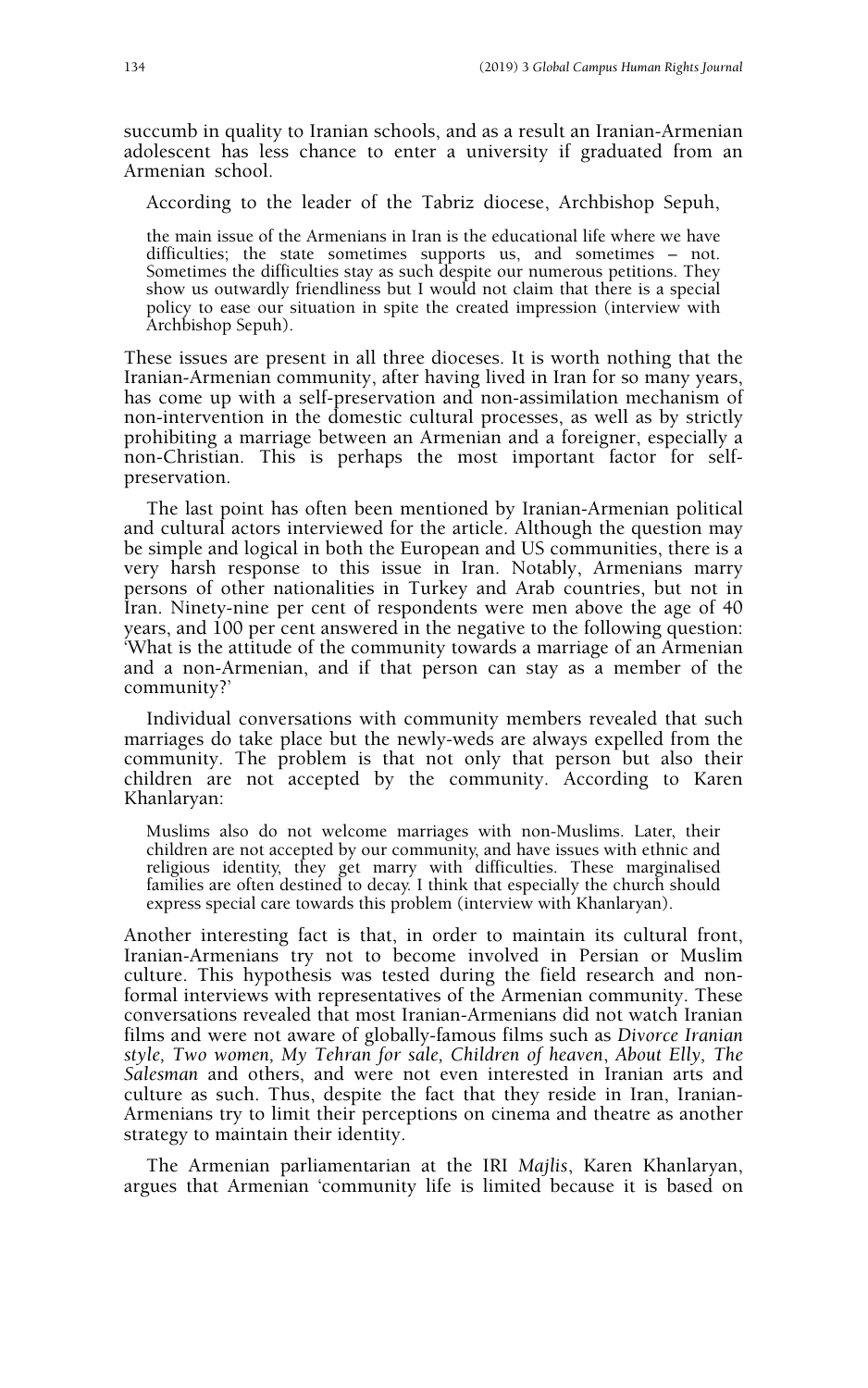amateurism, ie non-professional system as a result of not sufficient funds'. He adds that Armenians try not to have any contact with Iranian art and culture, and do their best to study and engage with Armenian art and culture by cooperating with the Republic of Armenia. Hence, Iranian-Armenians try to evade assimilation by behaving as closed societies or ghettos.

#### **5 Emigration of Armenians from the Islamic Republic of Iran**

Emigration from Iran reached a large scale after the Islamic revolution. The revolution and the events that followed, including the establishment of an Islamic government following Shari'a law and the eight-year war between Iran and Iraq, served as catalysts for a mass exodus of much of Iran's established middle class. By 1988, the World Refugee Survey reported Iran to be tenth among countries with the highest source of refugees. Iranians who immigrated to the United States after the revolution were different from those who had done so in the preceding 25 years. The new immigrants no longer were principally individual students and professionals, but middle and upper-class families, most of whom were political refugees and exiles. They were diverse in their religious, political and ethnic background and their reasons for leaving Iran varied. They included families associated with the previous regime as members of the government and the military, and owners of large businesses. This second wave also included a disproportionately high number of ethnic and religious minorities such as Sunni Muslims, Christians, Jews, Baha'is and Zoroastrians, all of whom left in fear of religious persecution (Iranian Americans).

In the 1980s the Armenian population was estimated at around 200 0000, but there are no reliable updated statistics on their numbers since the recent upsurge in emigration began (Stepanian 2010). The emigration of Armenians was not an exodus form motherland, as most Armenians generally view Iran as their birth place. Iranian-Armenians residing here consider themselves the descendants of those deported to Iran throughout history.

Unfortunately, Armenia was not always the destination of Armenian emigrants from Iran after the Islamic revolution and Iran-Iraq war. It is most probably related to the non-stable socio-economic situation in Armenia, a certain level of corruption, a lack of justice and the absence of a resolution to the Nagorno-Karabakh conflict. The influx of Iranian-Armenians into Armenia is much lower in comparison to their flow to the United States, Germany and France, which have a rich history of accommodating Armenian communities. During the first years of independence of the Republic of Armenia, a substantial section of Iranian-Armenians decided to view Armenia as their destination. However, after some time most of these emigrated from Armenia due to harsh social conditions.

As is the case with other citizens of Iran, before the Islamic revolution Armenians migrated from Iran for better education opportunities, whereas after the revolution there were a plethora of reasons to leave. At the same time it seemed that after the Iran-Iraq war the emigration wave dropped and those Armenians that stayed up to that point had already accustomed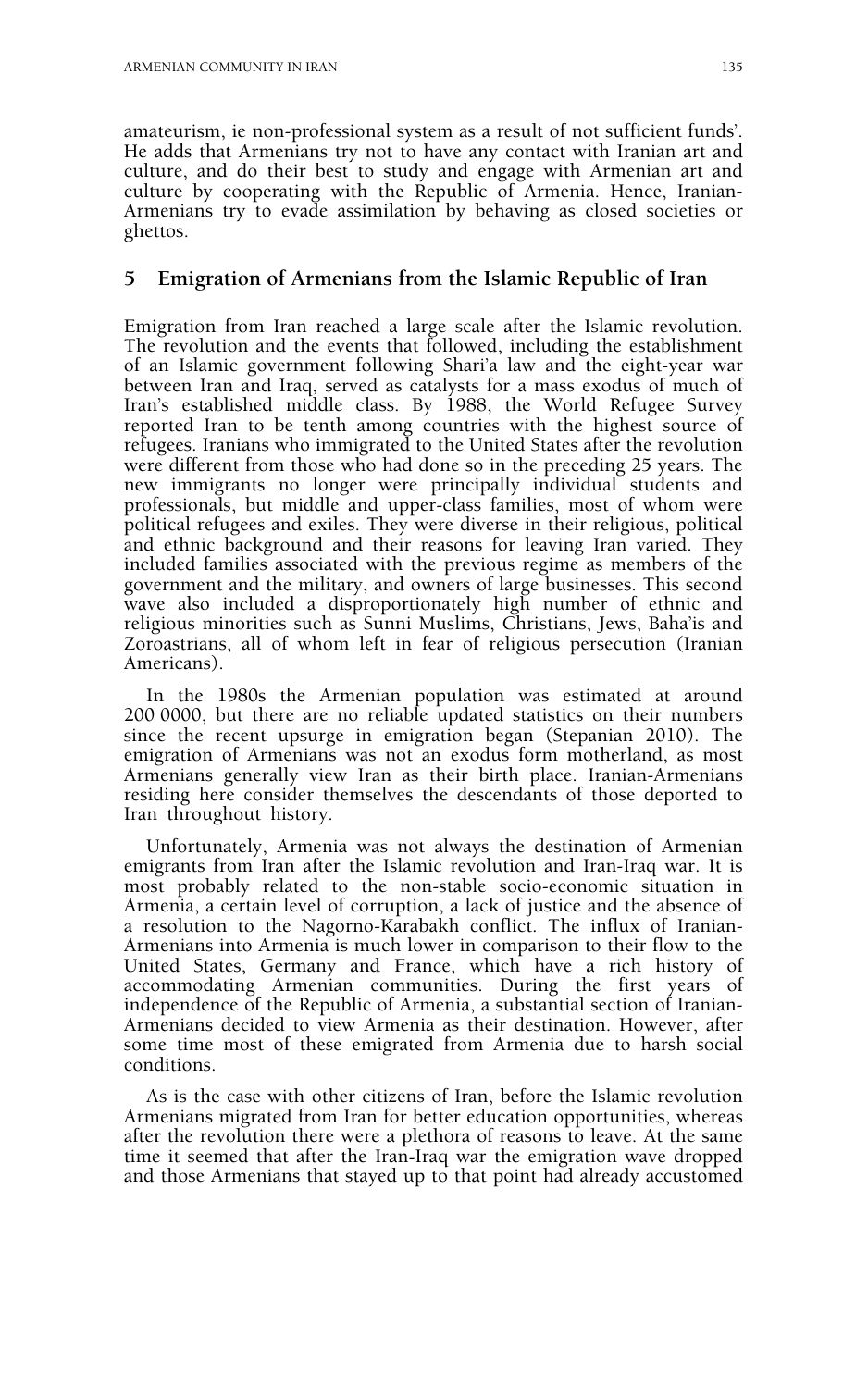themselves to the situation and would remain in the country. However, after the Islamic revolution the Hebrew Immigrant Aid Society (HIAS),  $\frac{1}{2}$  an organisation registered in the United States, started to organise and support the emigration of Jews from Iran. They later started facilitating the emigration of other non-Muslim groups, thus propelling the next wave of Iranian-Armenians' exodus. In general, they transfer non-Muslims to the west and later work on their family reunification. When discussing the reasons and the supporting factors of the Armenian emigration, the leader of Isfahan diocese, Bishop Babken Charyan, says the following:

The problem of Armenians' emigration is rather immense in all three dioceses. They leave mostly to the West. The Jewish HIAS organisation organises the logistical issues of moving Armenians to the West for little price and thus works towards de-Armenising Iran, as a way to accomplish their shadowy plans. Even the Iranian government is not able to stop the activities of this organisation (interview with Archbishop Charyan).

While not traditionally considered refugees, the US Congress created a special refugee status for religious minorities from the former Soviet Union, which now allows for the resettlement of Jews, Christians and Baha'is from Iran (HIAS: History). As a matter of fact, their official mission is to support and provide aid to the immigrants and refugees. According to the open information, the US government allocates around US \$3 million to HIAS in order to support the exodus of non-Muslim religious minorities from Iran. Thus, most of the Armenian and Assyrian emigrants of the mid-1990s up to 2015 have left Iran through this organisation.

When the application is approved, HIAS pays US \$3 000 for each family member, and then they all travel to Austria where they stay until all the legalities have been finalised and they can then leave for the United States (Stepanian 2010). Iranian hardliners naturally view HIAS with suspicion, but the country's government has turned a blind eye to this channel of emigration, since in principle ridding the country of non-Muslims without major repercussions is convenient to Iranese authorities. According to the representatives of the Iranian-Armenian community, approximately 6 000 Armenians have left Iran for the United States through HIAS (Jewish Support to Iranian-Armenians to migrate to the US 2008).

The HIAS has discontinued its programme of moving non-Muslims out of Iran. The reason is that US President Donald Trump announced during his election campaign that he would prohibit immigration from several countries to the United States. In September 2017 President Trump banned or restricted visas to travel to the United States from eight countries, the next step in what began as his travel ban from six Muslim nations, soon after taking office in January 2017.

The new presidential order retains restrictions on five of the six countries (Iran, Libya, Somalia, Syria and Yemen), lifts restrictions on visitors from the Sudan and adds new restrictions on visitors and immigrants from Chad, North Korea and Venezuela. In a Sunday night proclamation, Trump blocked the issuance of all visas from North Korea

<sup>1</sup> Hebrew Immigrant Aid Society, established in 1881 in order to support Jewish immigrants. Given the decrease in the number of Jewish immigrants, the organisation started supporting the emigration of Christians. In particular, HIAS spent substantial funds to organise the emigration of Christians from Iran in the 1990s.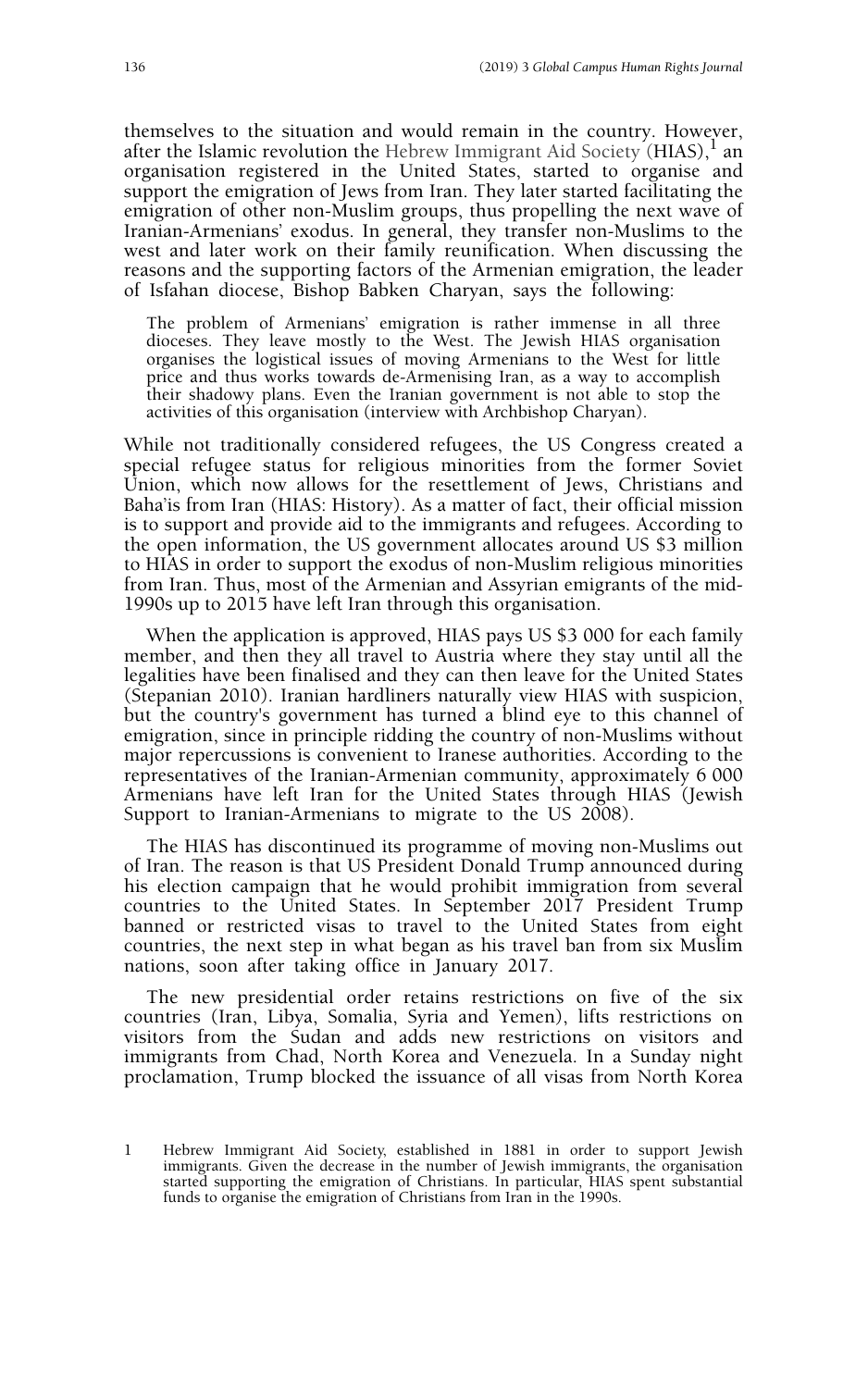and Syria, while blocking nearly all visas from Iran except those intended for students and exchange visitors. The issuance of all immigrant visas and business and tourist visas was suspended from Chad, Libya and Yemen (NBC News).

Before President Trump entered office, similar refugee cases under the Lautenberg Amendment had an approval rate of close to 100 per cent. Prior to arriving in Vienna, the refugees undergo an initial screening, after which Austria issues transit visas at the request of the State Department. Once in Austria, the refugees are interviewed by US authorities (Foreign Policy).

Thus, the United States changed the immigration policy, and because of this shift, hundreds of Christians from Iran, mostly Armenians, wait in Vienna in an uncertain status. They will most probably have to return to Iran, where they will not be welcomed.

A spokesperson for the State Department told Foreign Policy that the applications for resettlement had been rejected by the Department of Homeland Security but declined to provide a reason or other details. The Department of Homeland Security did not respond to requests for comment. 'These individuals were subject to the same rigorous process for resettlement as all refugees and, following input from all relevant departments and agencies, the applications for resettlement were denied' (Foreign Policy).

While Armenians in Iran manage to maintain their identity through restricting marriages with other ethnicities and preserving all the characteristics of Armenian traditional families, after moving to the United States or Europe they face this challenge in a more ambiguous situation. In Iran restrictions on marriages are relatively simple because of the Muslim environment, whereas in the United States or Europe the fact of being surrounded by Christians accelerates the assimilation process. This is not the only issue mentioned by ex-Iranian-Armenian respondents in the survey organised for the purposes of this article.

More than 100 subjects completed the questionnaire of the quantitative web-based survey implemented during March to June 2018, targeting those Iranian-Armenians that had emigrated from Iran.



#### **Figure 1:** *When did you leave Iran?*

Source: Author's survey and calculations.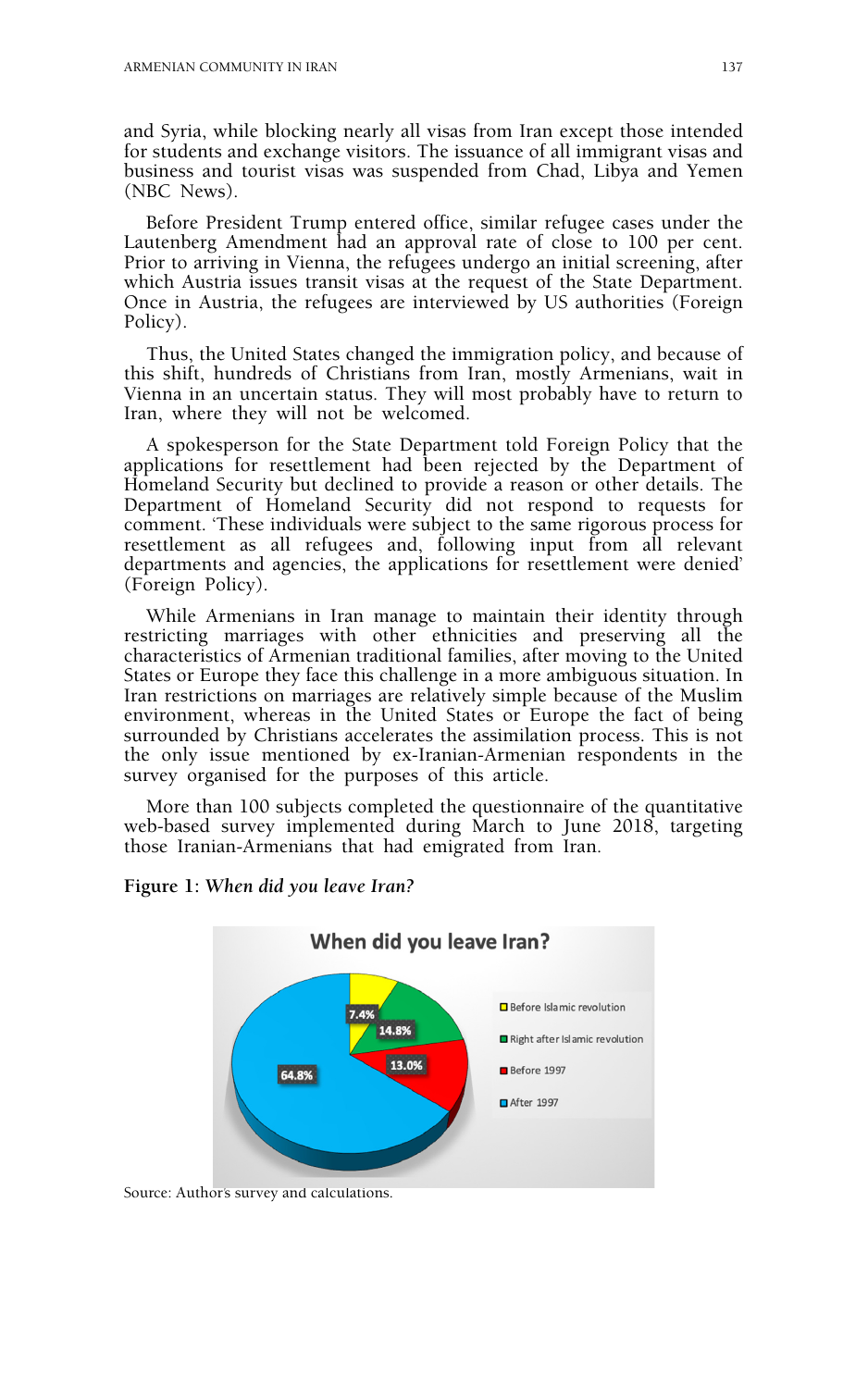In response to the question 'When did you leave Iran?' 7,4 per cent of those surveyed indicated that they had emigrated from Iran prior to the Islamic revolution; 14,8 per cent left Iran directly after the revolution; 13 per cent emigrated before 1997 (the launch of the activities of HIAS in Iran); and 64,8 per cent exited the country after 1997. These responses have both objective and subjective interpretations. Most of those that left Iran because of the Islamic revolution currently are seniors; most of them do not operate computers and do not make use of social networks. However, it is worth noting that most of the emigrants left Iran after 1997, indicating that it was as a result of the activities of HIAS.

In response to the question 'What was the reason to leave Iran?', most of the respondents (27,8 per cent) indicated a fear for the future in the Islamic Republic, which is confirmation of the hypothesis that during that period Christian Armenians had no idea how they would continue living in a theocratic country. Thirteen per cent of those surveyed mentioned higher education since their chosen specialisation was not developed in Iran. Interestingly, 9,3 per cent answered that the reason for migration was a pure wish to live in the west, that is, they had no anxiety about living in a state with an Islamic value system; they merely wanted to live in the west.

Naturally, each of those surveyed had to overcome certain challenges in the new host country, and in the case of 27,8 per cent these were living conditions; for 25,9 per cent cultural shock; for 16,6 per cent language skills; and 9,3 per cent had legal issues to solve.

Two-thirds of the respondents (64,8 per cent) claimed that they felt themselves completely integrated in the new host country. Incidentally, most of these responses came from those emigrants who permanently live in Armenia.

### **6 Conclusion**

As expected, the research reveals that the Iranian-Armenian community today is relatively weakened, and the harsh socio-economic conditions often lead to emigration, in most cases the preferred destination being the United States and European countries.

Those who opt to stay in their country of birth, namely, Iran, apply several approaches for keeping their Armenian identities, namely:

- non-acceptance of mixed marriages, including those with non-Armenian Christians such as Assyrians from northern provinces of Iran; marrying a Muslim is more often disallowed by community norms;
- adherence to Iranian-Armenian cultural groups and artwork, and a disregard of Iranian cultural values; and
- cooperation with cultural and academic circles from Armenia that has the effect of 'fresh oxygen'.

The article established that the greatest challenge for Iranian-Armenians was emigration that over the years had grown in magnitude. Unfortunately, neither the community, nor the prelacy, nor the state has strategised a mechanism to prevent this flow or to direct it towards Armenia.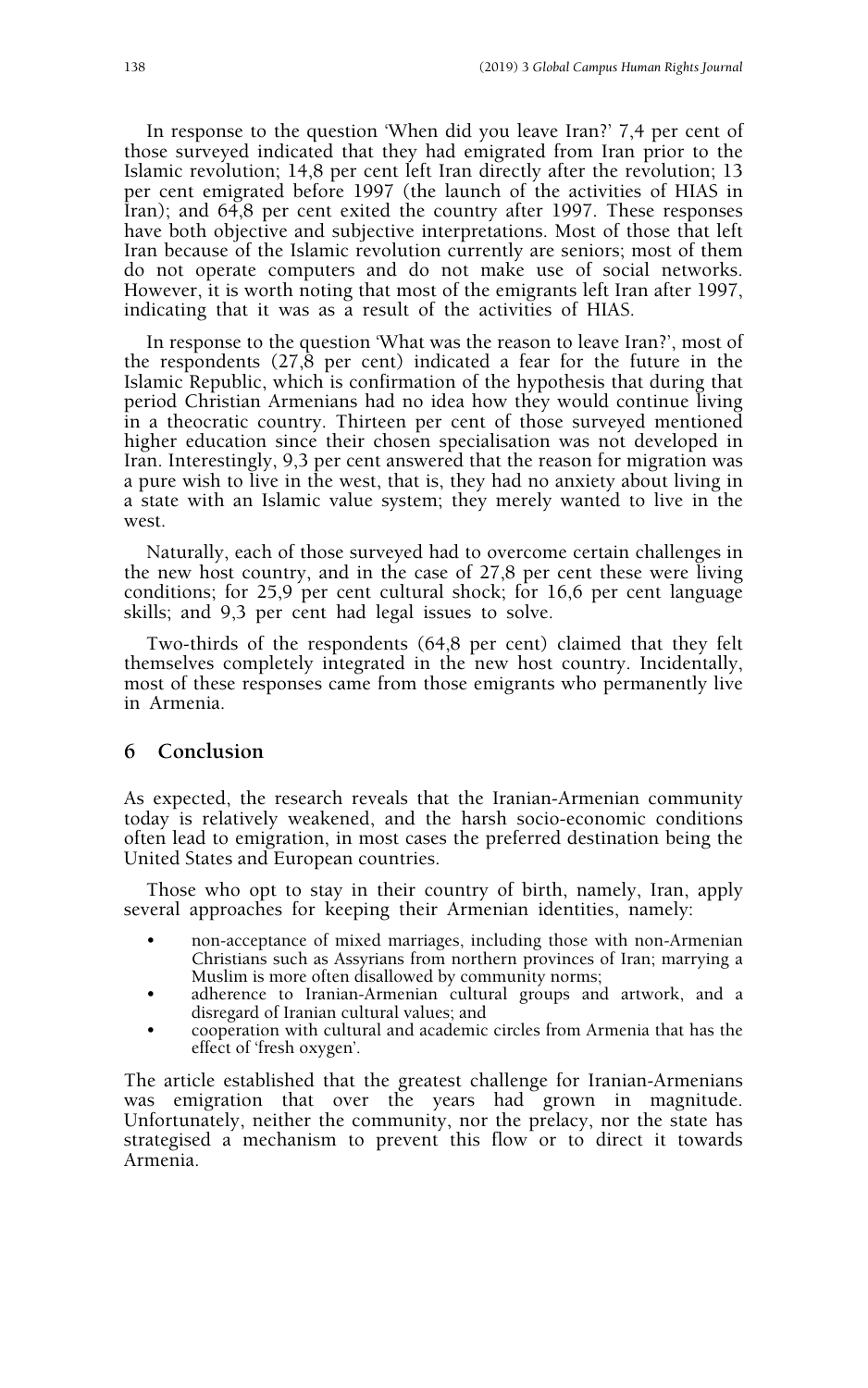The emigration of Iranian-Armenians consisted of two major waves. The first wave started directly after the Islamic revolution of 1978-1979, mainly occasioned by a fear of the new regime and uncertainty. The second wave was facilitated by the activities of the Jewish HIAS organisation that supported the emigration of non-Muslims from Iran.

A considerable number of Armenians faced serious language and cultural challenges in their new host countries. Naturally, the younger generation has overcome those issues much more seamlessly than the seniors. As many migrants and refugees worldwide, during the first period of their stay in the new country, most of the emigrants were not able to find employment according to their professions and contented themselves with whatever was available.

The research provided interesting data about another challenge that requires a specifically dedicated study, namely, issues around the Armenian schools. In reality, these are called such only because they offer one or two additional courses on Armenian studies. A significant number of interviewees stated that the graduates of those schools were not competitive with their peers in neither Iran nor Armenia. In the first case, the general courses in Farsi are being taught by mediocre teachers since the best teachers are not being directed to the Armenian schools. In the second case, students are equipped with knowledge in classical Eastern-Armenian orthography that is not readily applied in Armenia. As a result, graduates of those Armenian schools mostly fail to enter further higher educational institutions.

# **References**

Badalyan G (2011) *Iran: Encyclopedia* Yerevan

- Bayburtyan VA (1969) *The Armenian community of New Julfa in 18th century (the role of New Julfa in political and economic relations of Iran and Western Europe)* Yerevan (in Russian)
- Bayburtyan VA (2013) *The Armenian community in Iran: Contemporary issues* Yerevan (in Armenian)
- Constitution of the Islamic Republic of Iran, available at http://www.wipo.int/ edocs/lexdocs/laws/en/ir/ir001en.pdf (last visited 23 June 2018)
- De Luce D 'Trump administration turns away Iranian Christians' *Foreign Policy* 21 February 2018, available at http://foreignpolicy.com/2018/02/21/trumpadministration-turns-away-iranian-christians/ (last visited 11 June 2018)
- *HIAS History*, available at https://www.hias.org/history (last visited 27 June 2018)
- Hovhanniysan NH 'The approach of Ayatollah Khomeini towards normalisation of relations with the Soviet Union and the position towards Armenia and the Armenians' in Bayburtyan VA (ed) *Armenia-Iran: 20 Years on the Way of Cooperation* (2012) Yerevan 55
- In-depth interview with Archbishop Babken Charyan, leader of Isfahan diocese, 5 November 2012, Isfahan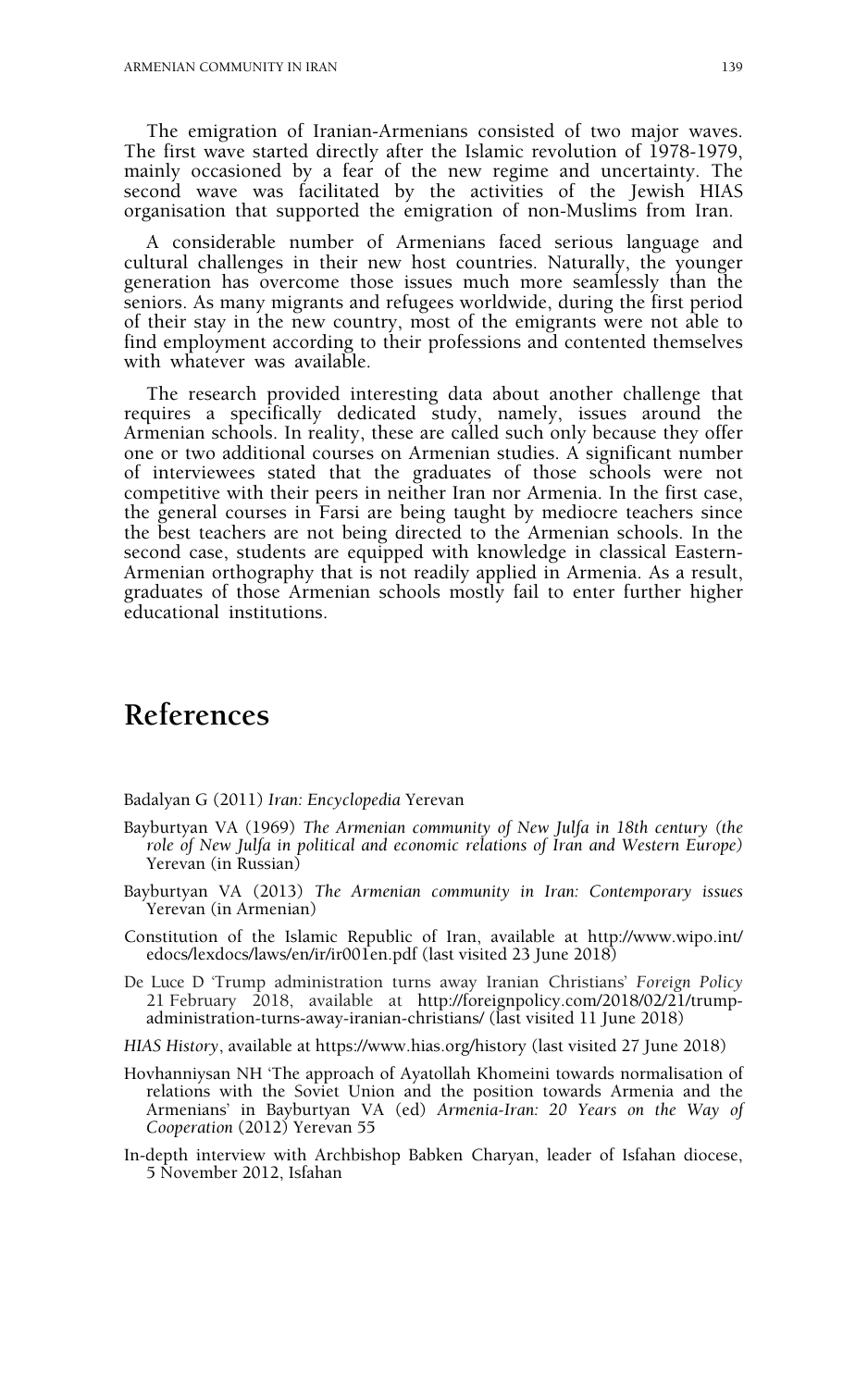- In-depth interview with Archimandrit Grigor Chiftchyan, leader of Atrpatakan diocese, 4 March 2014, Tabriz
- In-depth interview with Karen Khanlaryan, member of Iranian Parliament, representing the Iranian-Armenians of Tehran and northern provinces, 3 November 2012, Tehran
- In-depth interview with Noel Minasyan, Chairperson of the Council of Delegates of the Isfahan diocese, 5 November 2012, Isfahan
- In-depth interview with Sepuh Sargsyan, leader of Tehran diocese, Archbishop, 1 November 2012, Tehran
- Khaloian H 'The Armenian diaspora in Iran' in Meier MS (ed) *Armenia-Iran: History, culture, contemporary perspectives of collaborations* (2013) Moscow 142
- *Luys Magazine* 'Jewish support to Iranian-Armenians to migrate to the US' (2008) 142, available at http://tert.nla.am/archive/NLA%20AMSAGIR/Louys2000/2008/ 142.pdf (in Armenian) (last visited 12 June 2018)
- Pahlevanyan O (1997) *IRI Constitution and state structure* Yerevan (in Armenian)
- Public Affairs Alliance of Iranian Americans (2014) *Iranian Americans: Immigration and assimilation*, available at http://paaia.org/wp-content/uploads/2017/04/ iranian-americans-immigration-and-assimilation.pdf (last visited 22 June 2018)
- Stepanian K (2010) *Armenians torn over emigration from Iran*, available at http:// www.payvand.com/news/10/aug/1300.html (last visited 23 May 2018)
- Website of Tehran Prelacy of Armenian Diocese, available at http:// www.tehranprelacy.com/index.php/kanonagrutiun (last visited 23 May 2018)
- Waterfield RE (1973) *Christians in Persia: Assyrians, Armenians, Roman Catholics and Protestants* New York: Allen and Unwin Publishers
- Williams P 'Trump restricts visas from eight countries as travel order expires' *NBC News* 25 September 2017, available at https://www.nbcnews.com/politics/ immigration/trump-restricts-visas-eight-countries-travel-order-expires-n804366 (last visited 11 June 2018)